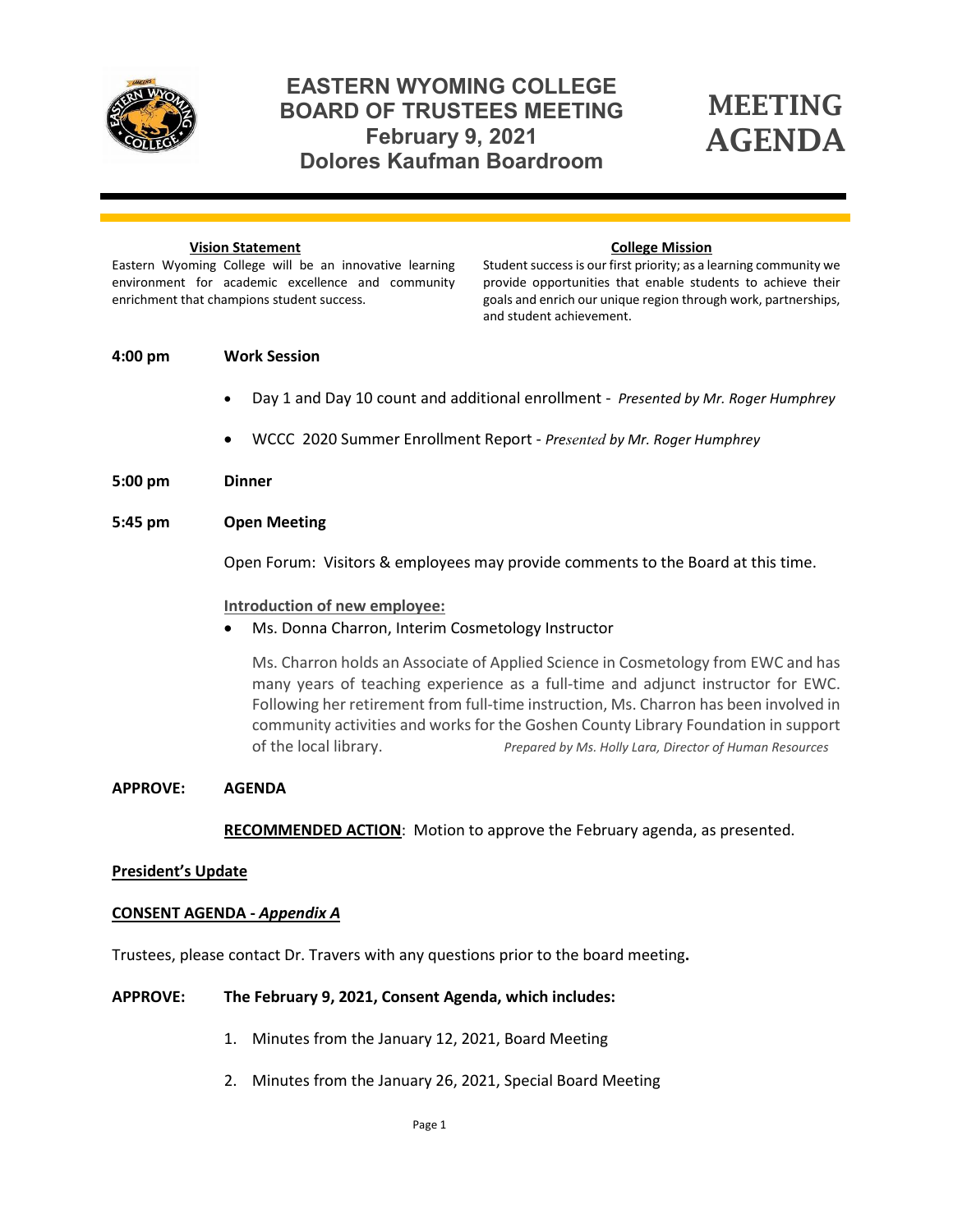- 3. Approve the resignation of Mr. Steve Sinks, CDL Program Coordinator. Mr. Sinks submitted his letter of resignation effective January 15, 2021.
- 4. Approve the resignation of Ms. Kwenna Swanson, Nurse Instructor: Ms. Swanson submitted her letter of resignation effective May 17, 2021.

*Prepared by Ms. Holly Lara, Director of Human Resources*

### **ACTION ITEMS -** *Appendix B*

**APPROVE: February Financial Report** *- Mr. Kwin Wilkes, VP for Administrative Services*

**RECOMMENDED ACTION:** Motion to approve the February Financial Report, as presented.

**APPROVE:** Approve appointment of Mr. Jim Willox to the EWC Board of Trustees as the Converse County Advisory Member to a term ending December 1, 2021.

> **RECOMMENDED ACTION:** Motion to approve the appointment of Mr. Jim Willox to the Board of Trustees, as presented.

### **INFORMATION ITEMS**

- 1. College Relations Update *Appendix C* Ms. Tami Afdahl, Director of College Relations
- 2. Human Resources Update *Appendix D* Ms. Holly Lara, Director of Human Resources
- 3. Institutional Development Update *Appendix E* Mr. John Hansen, Director of Institutional Devel.
- 4. Douglas Campus Update *Appendix F* Dr. Margaret Farley, VP for Douglas Campus
- 5. Constr. & Major Maintenance Update **Appendix G -** Mr. Keith Jarvis, Director of Physical Plant
- 6. Faculty Senate Update *Appendix H -* Dr. Kate Steinbock, Faculty Senate President
- 7. Staff Alliance Update **– (Hand Carried to Mtg.) -** Mr. John Hansen, Staff Alliance President
- 8. Academic & Student Services Updates *Appendix I -* Mr. Roger Humphrey, VP for Academic Services and Interim VP for Student Services

### **TRUSTEE TOPICS**

**ACTION:** Move to adjourn the meeting.

**RECOMMENDED ACTION**: Motion to adjourn and move into Executive Session if needed.